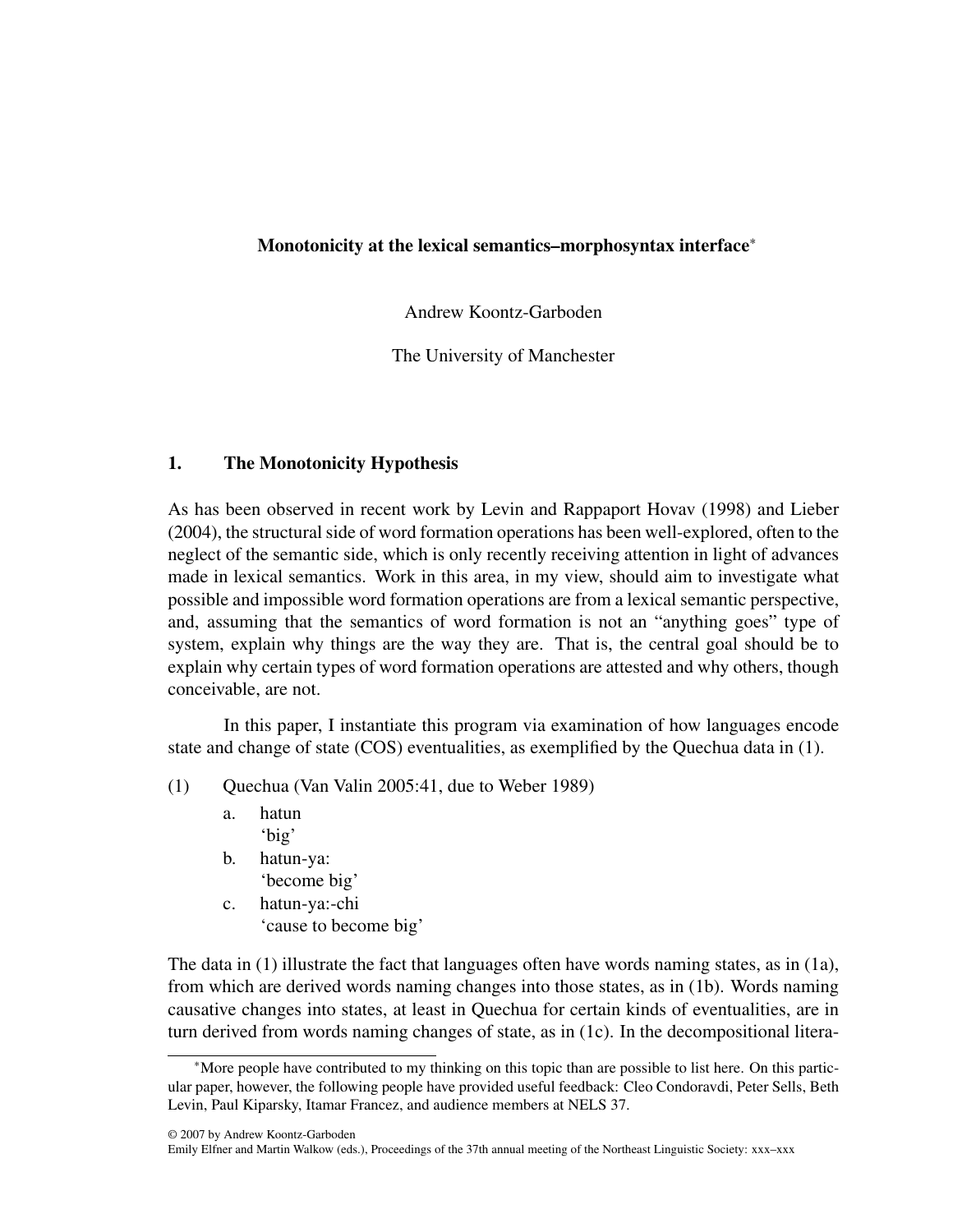ture dating at least to Lakoff (1965), words with meanings like these are often represented as in (2), with the stative meaning (2a) serving as a kind of lexical semantic primitive, and with the non-causative (2b) and causative COS (2c) meanings being built on this via addition of BECOME and CAUSE operators.

- (2) Common decompositional conceptual representations of states and changes of state
	- a.  $\lambda x\lambda s[\phi(s) \wedge THEME(s,y)]$ <br>b.  $\lambda x\lambda s\lambda e[BECOME(e,s) \wedge T]$
	- b.  $\lambda x \lambda s \lambda e[BECOME(e,s) \wedge THEME(s,y) \wedge \phi(s)]$ <br>c.  $\lambda x \lambda y \lambda s \lambda e[Jv[CAUSE(v,e) \wedge EFFECTOR(v,v)]$
	- c. λ*x*λ*y*λ*s*λ*e*[∃*v*[*CAUS E*(v,e) <sup>∧</sup> *EFFECTOR*(v,y) <sup>∧</sup> *BECOME*(e,s)  $\land$  *THEME*(s,x)  $\land$   $\phi$ (s)]]

Data like those in (1), in turn, are commonly cited in support of decompositional theories (Foley and Van Valin 1984, Hale and Keyser 2002, Baker 2003, Van Valin 2005), with the idea being that the lexical semantic function of word formation operations like those marked by *–ya:* and *–chi* in (1) is to signal the addition of a decompositional operator like BECOME or CAUSE.

What is never seriously considered in this literature, however, is whether there exist word formation operations that *remove* operators. More specifically, the question is never raised whether there are languages with word formation operations that have the lexical semantic impact of the ones for the hypothetical Anti-Quechua in (3).

- (3) Anti-Quechua
	- a. [hatun] λ*x*λ*y*λ*s*λ*e*[∃*v*[*CAUS E*(v,e) <sup>∧</sup> *EFFECTOR*(v,y) <sup>∧</sup> *BECOME*(e,s) ∧ *T HEME*(s,x) ∧ *big*(s)]]  $b.$  [hatun-bung]
		- λ*x*λ*s*λ*e*[*BECOME*(e,s) <sup>∧</sup> *T HEME*(s,y) <sup>∧</sup> *big*(s)]
	- c.  $\llbracket$ hatun-bung-bang  $\lambda x\lambda s[big(s) \wedge THEME(s,x)]$

By contrast with Quechua, as illustrated in (1), in the hypothetical Anti-Quechua, the lexical semantic impact of the word formation operations, rather than to add an operator like BECOME or CAUSE, is instead to remove them. As previously mentioned, whether such operations do or do not exist has, so far as I can tell, never been systematically investigated. In fact, a common operating assumption seems to be that the semantics of word formation simply does not work in this way. Instead, something like the idea in (4) seems quite commonly to be assumed, often implicitly (though see Rappaport Hovav and Levin 1998, Koontz-Garboden 2005, 2006, 2007a, 2007b, Dowty 2006 and Kuryłowicz 1964, Marchand 1964, and Kiparsky 1982 for antecedents).<sup>1</sup>

### (4) The Monotonicity Hypothesis (MH)

Word formation operations do not remove operators from lexical semantic repre-

<sup>&</sup>lt;sup>1</sup>See Koontz-Garboden (2007b, Chapter 2) for detailed discussion of the formulation of the MH in (4) and possible alternatives.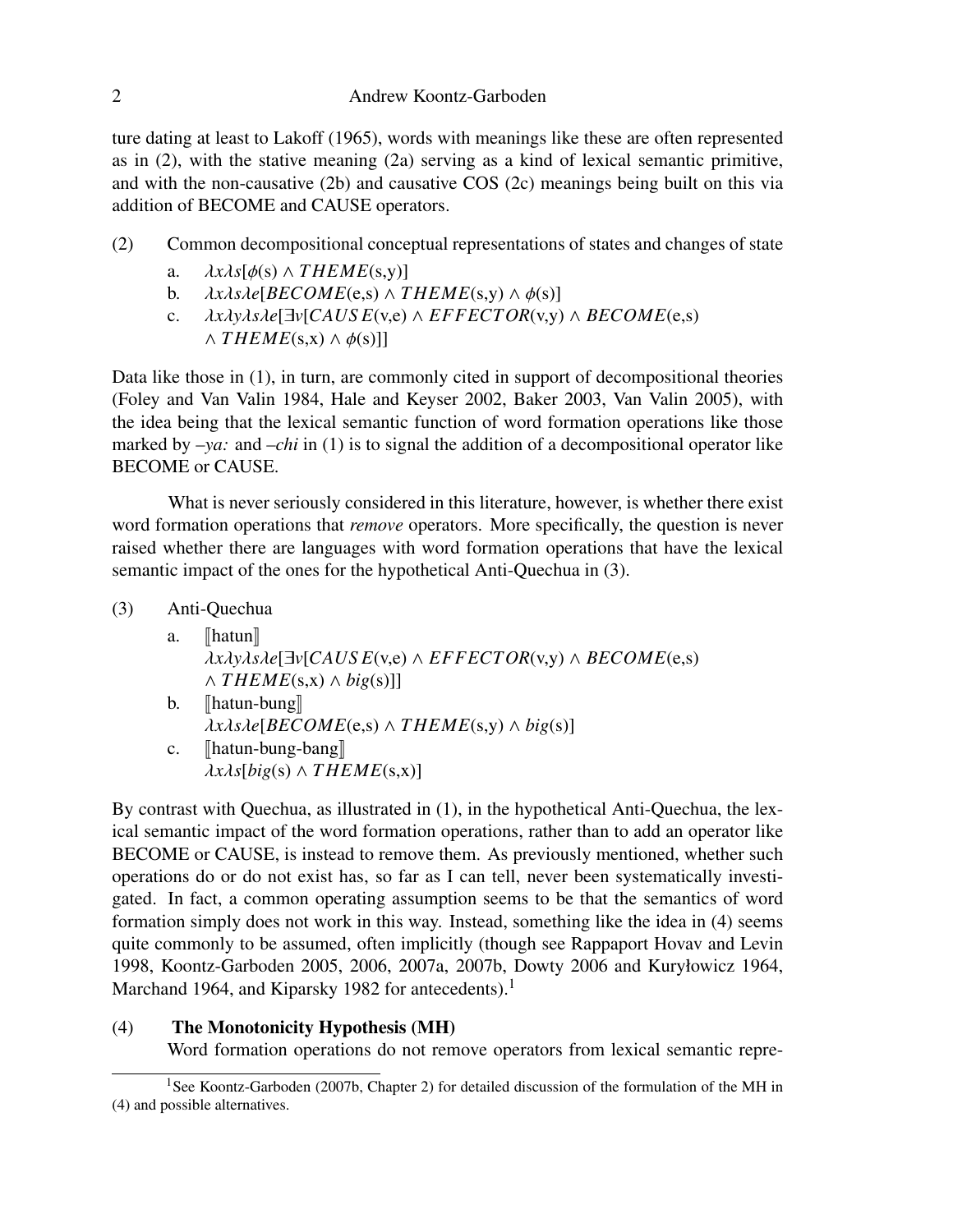sentations (= conceptual structures).

Despite its common assumption, the empirical validity of the MH has never been systematically investigated. In this paper, I survey some predictions of the MH and data bearing on it which suggest that consistent with its widespread assumption, the semantics of word formation is indeed constrained by the MH.

I focus on the domain of states and changes of state, as illustrated above, which I believe to be an ideal testing ground for the MH for two reasons. First, languages typically have words with these meanings sharing a common root (Talmy 1985, Croft 1990, Levin 2001), a fact which allows for crosslinguistic investigation of the derivational relationships among words with these meanings. Secondly, these meanings are reasonably well-understood from both a decompositional and truth conditional perspective (Dowty 1979), a fact which makes it easier to evaluate, independent of derivational morphology, whether, for example, a BECOME or a CAUSE operator is present in the lexical semantic representation of any particular word.

The MH makes a number of interesting and falsifiable predictions in this domain (Koontz-Garboden 2005, 2006, 2007a,b). In this paper, I survey data bearing on the two strongest predictions, laid out in (5).

- (5) Two strong predictions of the MH
	- a. Words naming states are never derived from words naming changes of state.
	- b. Words naming non-causative changes of state are never derived from words naming causative changes of state.

Given the uncontroversial representations of states, non-causative changes of state, and causative changes of state in (2), (5a) follows from the MH since such a derivation would involve the deletion of a BECOME operator. Similarly, (5b) follows from the MH since such a derivation would entail deletion of a CAUSE operator. In the sections that follow, I examine each of these predictions in more detail, turning then to some concluding remarks.

# 2. States and changes of state

The first strong prediction of the MH in (5a) is actually more complicated. States turn out to differ semantically in ways that bear on the MH—while some states entail a prior event giving rise to the state, as with *reddened* in (6a), other states, Dixon's (1982) *property concept states*, do not, as with *red* in (6b).

- (6) a. the reddened dirt (entails a prior event of reddening, result state)
	- b. the red dirt (does not entail a prior event of reddening, property concept)

Drawing on Davidsonian event semantics this difference can be fleshed out as in (7) and (8), treating property concept states like *red* as functions from ordinary individuals to sets of states. By contrast result states like *reddened* name functions from ordinary individuals to sets of states that are preceded by an event giving rise to the state (cf. Kratzer 2000, Koontz-Garboden 2007b, Chapter 3).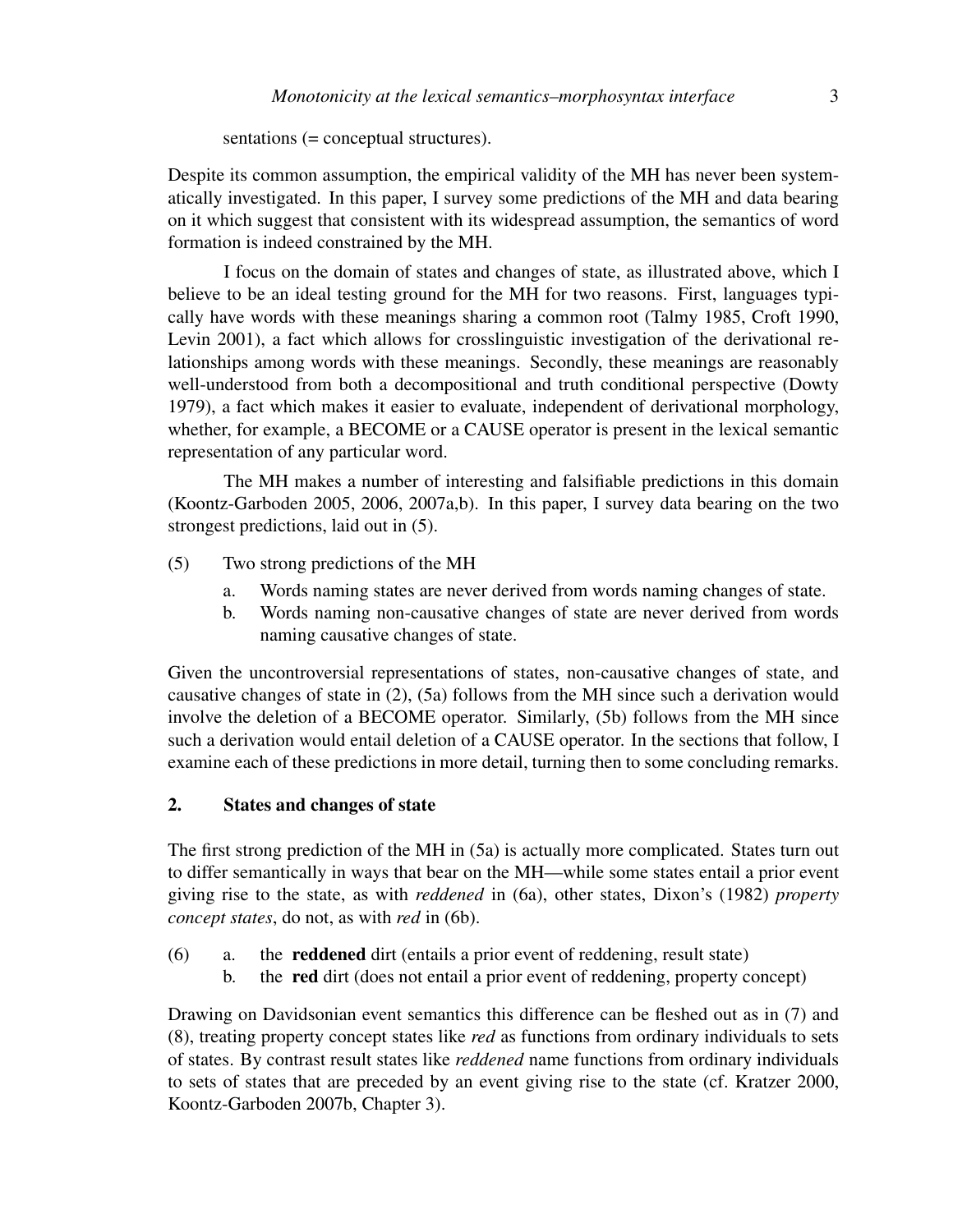(7)  $\left[ \text{red} \right] = \lambda x \lambda s [\text{red}(s) \wedge \text{THEME}(s, x)]$ <br>(8)  $\left[ \text{reddened} \right] = \lambda x \lambda s \exists \text{el} [\text{BECOME}(e, s)]$ 

 $\lceil \text{reddened} \rceil = \lambda x \lambda s \exists e [BECOME(e,s) \land \text{red}(s) \land \text{THEME}(s,x)]$ 

In light of these differences in the representations of property concept states and result states, the MH predicts contrasting derivational behavior. Specifically, while words naming result states should be derived from words naming changes of state (via existential binding of the event operator; Kratzer 2000, Koontz-Garboden 2007b, Chapters 3,10), words naming property concept states should not. Such a derivation would necessarily involve the deletion of a BECOME operator (if not also a CAUSE operator, see Koontz-Garboden 2007b, Chapter 3 for discussion), in violation of the MH.

Precisely this contrast in derivational behavior has been observed at least since Dixon (1982)—while words naming result states are derived from verbs naming the event leading up to the result state, words naming property concept states are never derived from words naming changes into those states (Koontz-Garboden and Levin 2005; Koontz-Garboden 2005, 2007b, Chapter 3).<sup>2</sup> This is illustrated by the data in (9) and (10) from Quechua (Cusihuaman 1976, Weber 1989, Martina Faller, p.c.), Eastern Armenian (Megerdoomian 2002), and Pima (Jackson 2005, Smith 2006).

(9) Property concept states and changes of state

|                        | property concept inchoative |                    | causative              |
|------------------------|-----------------------------|--------------------|------------------------|
| Quechua                | hatun 'big'                 | hatun-ya 'enlarge' | hatun-ya-chi 'enlarge' |
| E. Armenian metz 'big' |                             | metz-anal 'grow'   | metz-ats-nel 'grow'    |
| Pima                   | ge'e'big'                   | ge'e-da 'enlarge'  | ge'e-da-jid 'enlarge'  |

(10) Result states and changes of state

|             | causative      | result state        |
|-------------|----------------|---------------------|
| Quechua     | qhasu 'tear'   | qhasu-sqa 'torn'    |
| E. Armenian | K'ot'R 'break' | k'ot'R-atz 'broken' |
| Pima        | hain 'break'   | hain-s 'broken'     |

Thus, while words naming result states are derived from words naming COS events, words naming property concept states are underived. In many ways, this seems quite an obvious result. Nevertheless, it would be a mysterious set of facts absent the MH.

## 3. Non-causative and causative changes of state

To the extent that non-causative COS verbs (aka, inchoatives) and causative COS verbs (aka, causatives) are derivationally related to one another, the MH leads to the prediction that causative could be derived from inchoative (i.e., (11b) from (11a)), but never vice versa

$$
\boldsymbol{4}
$$

<sup>&</sup>lt;sup>2</sup>As discussed in detail in Koontz-Garboden (2007b, Chapters 4,5) Ulwa, an endangered Misumalpan language spoken in Nicaragua, appears to be a counterexample, since it appears that words naming property concept states are derived from change of state denoting roots. As I demonstrate in Koontz-Garboden (2007b, Chapter 6), however, further investigation shows the Ulwa facts to be consistent with the MH.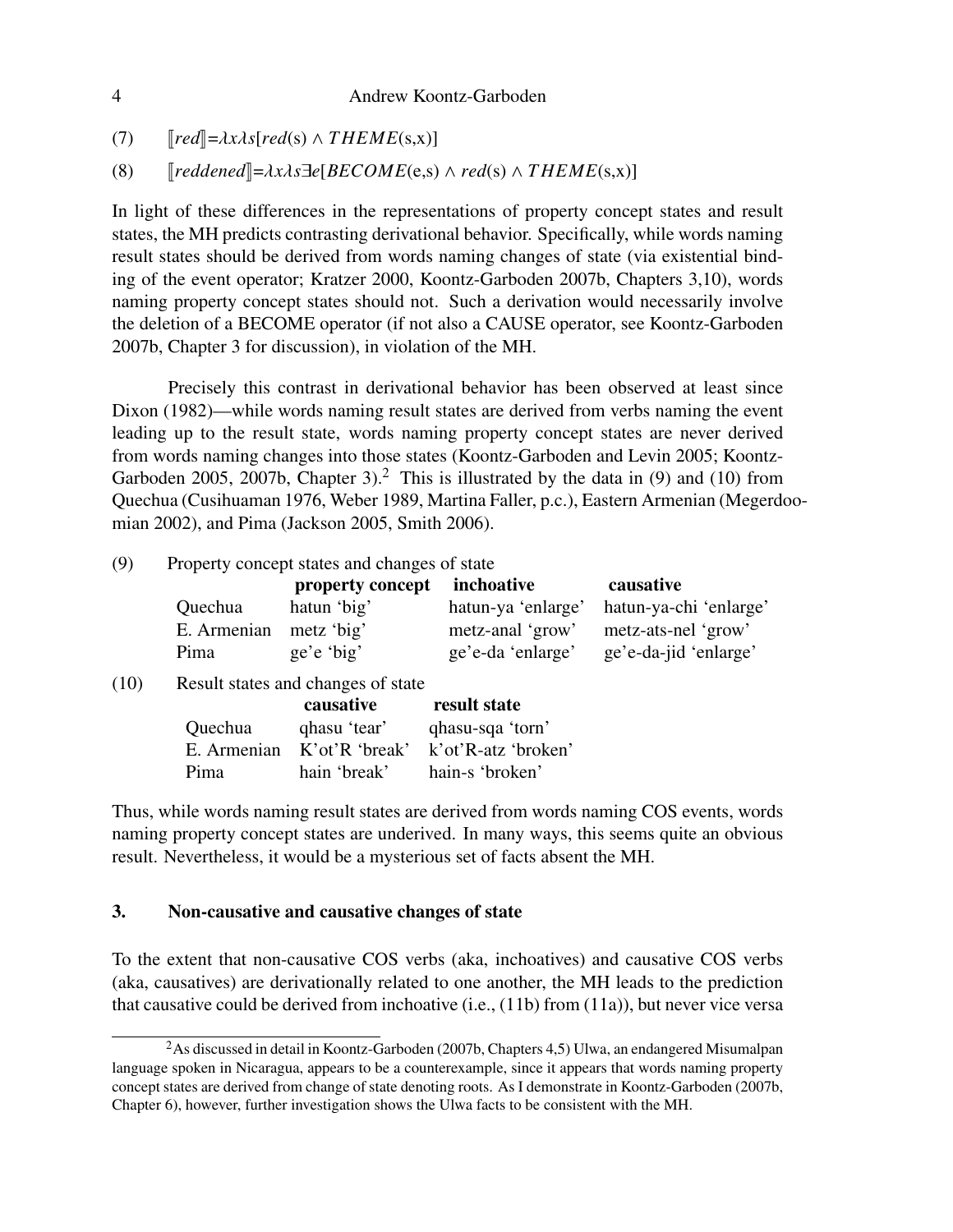(i.e., not (11a) from  $(11b)$ .<sup>3</sup>

\n- (11) a. Inchaative 
$$
\lambda x \lambda s \lambda e[BECOME(e,s) \wedge THEME(s,y) \wedge \phi(s)]
$$
\n- b. Causative  $\lambda x \lambda y \lambda s \lambda e[\exists v[CAUSE(v,e) \wedge EFFECTOR(v,y) \wedge BECOME(e,s) \wedge THEME(s,x) \wedge \phi(s)]]$
\n

This follows from the MH. While causativization would be sanctioned by the MH since it involves the addition of a CAUSE operator, anticausativization would not since it would involve the deletion of said operator. And indeed, consistent with the MH, for many pairs of verbs in many languages causative is derived from inchoative, as illustrated by the data in  $(12)–(14)$ .

| (12) | Quechua (Weber 1989)<br>a. hatun-ya 'enlarge (intrans)' b. hatun-ya-chi 'enlarge (trans)'                   |
|------|-------------------------------------------------------------------------------------------------------------|
| (13) | Eastern Armenian (Megerdoomian 2002)<br>a. metz-anal 'grow (inchoative)' b. metz-ats-nel 'grow (causative)' |
| (14) | Pima $(Smith 2006)$<br>a. moika 'soften (intrans)' b. moika-jid 'soften (trans)'                            |

For other pairs of verbs, however, in many (and often in the same) languages, the reverse direction of derivation is, in fact, observed (Nedjalkov 1969, Croft 1990, Haspelmath 1987, 1990, 1993, Nichols et al. 2004), as illustrated by the data in (15)–(17).

| (15) | Pima (Smith 2006; see also Hale and Keyser 1998 for O'odham) |
|------|--------------------------------------------------------------|
|      | a. hain 'break (trans)' b. 'e-hain 'break (intrans)'         |

- (16) Quechua (Cole 1982 in Haspelmath 1987:25) a. paska– 'open (trans)' b. paska-ri– 'open(intrans)'
- (17) Spanish a. romper 'break (trans)' b. romper se 'break (intrans)'

For the data in  $(15)$ – $(17)$ , it appears that the inchoative is derived from the causative. Fiven the standard representations of causatives and inchoatives in (11), this would involve deletion of a CAUSE operator, in violation of the MH. However this might be formalized (which is not unproblematic, as discussed by Koontz-Garboden 2007b, Chapter 7), the anticausativization rule would have to do something like (18), taking a causative as an input, stripping away the CAUSE operator to return an inchoative.

(18)  $\lambda x \lambda y \lambda s \lambda e[\exists y[CAUSE(x,e) \land EFFECTOR(x,y) \land BECOME(e,s)]$  $\land$  *THEME*(s,x)  $\land$   $\phi$ (s)]]  $\longrightarrow$ λ*x*λ*s*λ*e*[*BECOME*(e,s) <sup>∧</sup> *T HEME*(s,y)<sup>∧</sup> φ(s)]

<sup>&</sup>lt;sup>3</sup>This section draws on discussion of facts and analysis in Koontz-Garboden (2007b, Chapters 7,8), which goes into much greater detail than is possible given the constraints of this paper.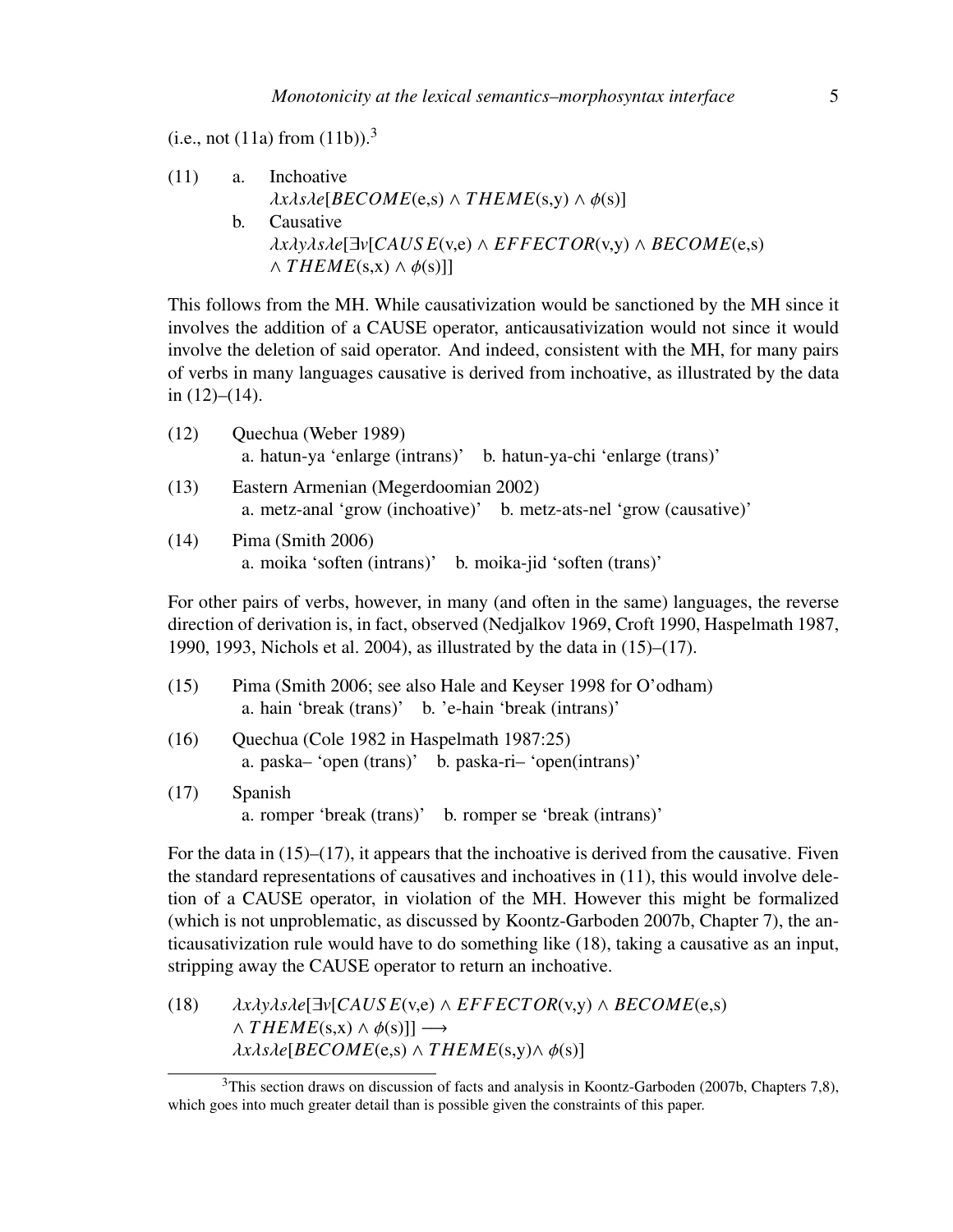Such an analysis is assumed by many, and analyses along these lines have been explicitly proposed by Grimshaw (1982), Reinhart (2002), Härtl (2003), Reinhart and Siloni (2005) and Kallulli (2006a), among others. Such an operation, at the same time, would clearly violate the MH, since it involves the deletion of a decompositional operator.

As discussed in Koontz-Garboden (2007b, Chapter 8), however, there turn out to be a wide range of data that lead to the conclusion that the CAUSE is not deleted, but retained in the lexical semantic representation of derived inchoatives, arguing against a deletion analysis of anticausativization, and in favor of the MH. That is, although something like (11a) may be the right kind of representation for some inchoatives, it is not the right representation for *derived* inchoatives, which retain the CAUSE operator present in the representations of the causatives from which they are derived. I discuss several empirical arguments for this claim in the section that follows.

### 4. Empirical arguments for a CAUSE in derived inchoatives

### 4.1 The Italian *da se´*

As first noted by Chierchia (2004), the Italian *da se´* 'by itself' modifier, illustrated by the data in (19), distinguishes verbs with a CAUSE as part of their denotation from those lacking a CAUSE.

(19) Gianni mi ha picchiato da se.´ 'Gianni hit me by himself.' (Chierchia 2004, 42)

The *da sé* 'by itself' modifier is an anaphor that gives rise to the meaning that the NP that antecedes it is the sole agent or cause of the event named by the clause in which it appears (Chierchia 2004, 42ff.), so that in (19) the idea is that the sole agent/cause of the hitting event was Gianni. Chierchia shows that *da se´* 'by itself' is acceptable just in case it is locally bound by a subject that can be interpreted as the sole agent/cause of the event, so, for example, the sentence in (20) is judged unacceptable because *da se`* is locally bound by the object, rather than by the subject.

 $(20)$  \* Io ho picchiato Gianni da sé. 'I hit Gianni by himself.' (Chierchia 2004, 42)

Similarly, as already stated above, in order for *da se´* modification to be licit, the subject binding it must be the sole agent or cause of the event named by the clause it is a subject of. Because of this, *da se´* 'by itself' is judged unacceptable in clauses headed by verbs that lack either agentive or causer subjects. As a consequence, stative verbs (21a,b), which lack both an agentive subject and a CAUSE operator as part of their denotation, and involuntary events such as sweating events (21c), are judged unacceptable with *da se´* 'by itself'.<sup>4</sup>

<sup>&</sup>lt;sup>4</sup>The data in (21) argue against the claim of Folli (2001, Chapter 2) that *da sé* 'by itself' adds agent/cause entailments, rather than modifying agent/cause entailments lexically specified by the verb. Were Folli's (2001) claim correct, sentences like those in (21) would be expected to be acceptable, since the verbs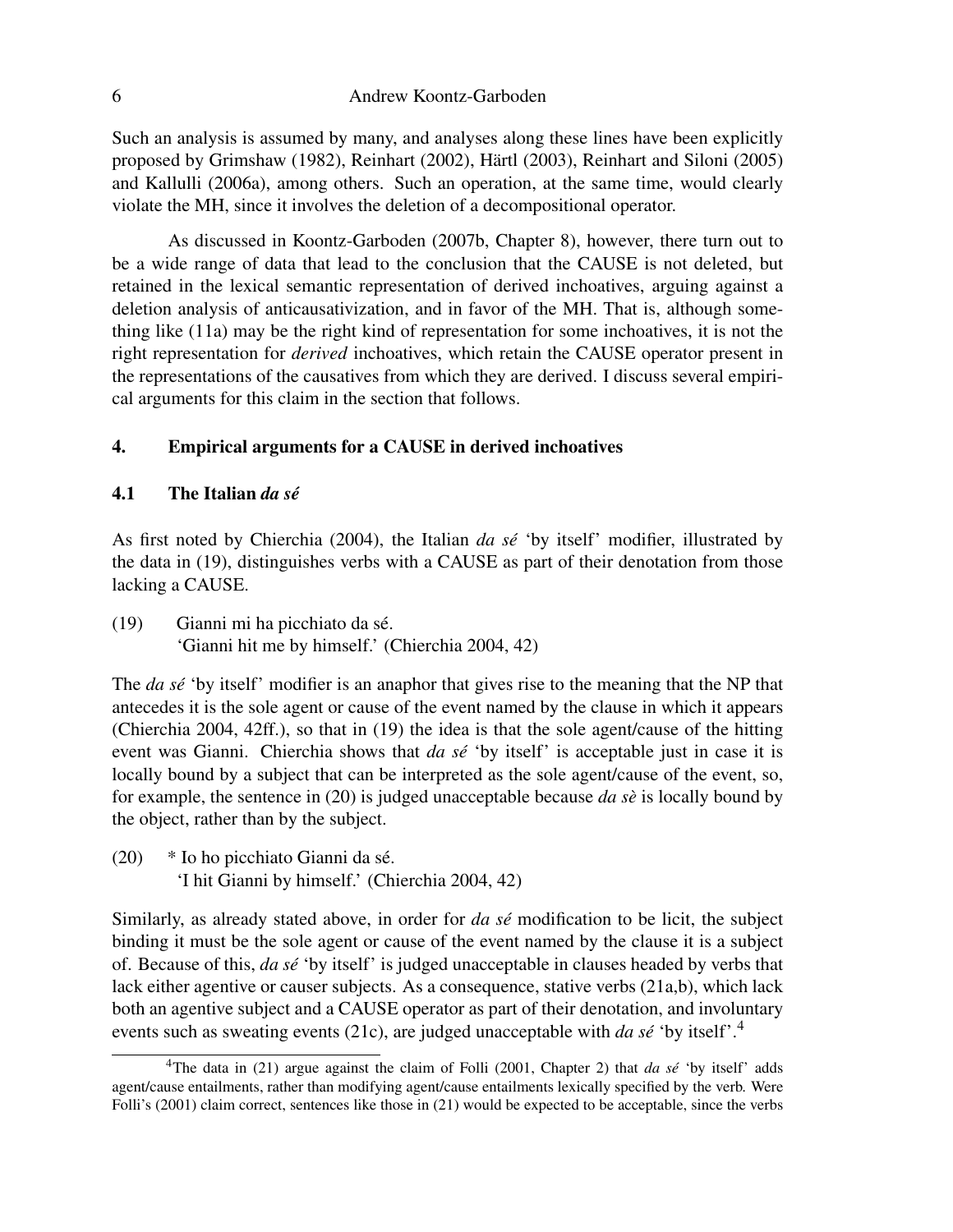- (21) a.  $*$  Gianni conosce il latino da sé. 'Gianni knows Latin by himself.' (Chierchia 2004, 42) b.  $*$ è felice da sé
	- '. . . is happy by him/her/itself.' (zero Google hits)
	- c. \* Gianni ha sudato da sé. Gianni sweat by himself. (Chierchia 2004, 42)

Similarly, because the subject of a passive is not the sole causer of the event named by the verb, *da se´* 'by itself' is judged unacceptable with passives, even when the passive verb is indeed causative, as shown by the data in (22).

 $(22)$  \*La porta è stata aperta da sé. 'The door was opened by itself.'

Important in the context of this paper, however, is the fact that *da se´* 'by itself' is, by contrast, acceptable with anticausatives, as shown by the data in (23).

- (23) Anticausatives
	- a. La porta si è aperta da sé.
		- 'The door opened by itself.' (Chierchia 2004, 43)
	- b. non è stata lei a forzare la serratura, si è aperta da se. 'it wasn't you who found the lock, it opened by itself.' (Google)
	- c. si è chiusa da se 2 volte nel giro di 10 minuti. '. . . it closed by itself two times within ten minutes.' (Google, on a software forum)

The data in (20)–(22) show that *da sé* must be bound by either an agentive or causer subject. The subjects of anticausatives like those in (23) are not agents. Nevertheless, *da se´* is acceptable with anticausatives, leading to the conclusion that the subject must in some sense be the cause of the event named by the verb. Similar facts have been observed in English (Levin and Rappaport Hovav 1995, chapter 3), German and Greek (Alexiadou et al. 2006), Slovene (Grahek 2002), and Spanish (Mendikoetxea 1999, Koontz-Garboden 2007b).

The conclusion these data lead to, then, is that the denotation of anticausatives includes a CAUSE operator, a finding which argues against the analysis of anticausativization as deletion of a CAUSE operator. Instead, anticausativization must be an operation that leaves the CAUSE as part of the lexical semantic representation of the derived inchoative. No operators are thereby deleted, and anticausativization, therefore, does not, contrary to initial appearances and previous (deletion-based) analyses, violate the MH.<sup>5</sup>

in these sentences lack both agent and cause entailments.

<sup>&</sup>lt;sup>5</sup>A separate question is what the right analysis of anticausativization is such that this is the case. In Koontz-Garboden (2007b, Chapter 8), I show that the range of facts, both typological and language specific, argues overwhelmingly for a reflexivization analysis of anticausativization.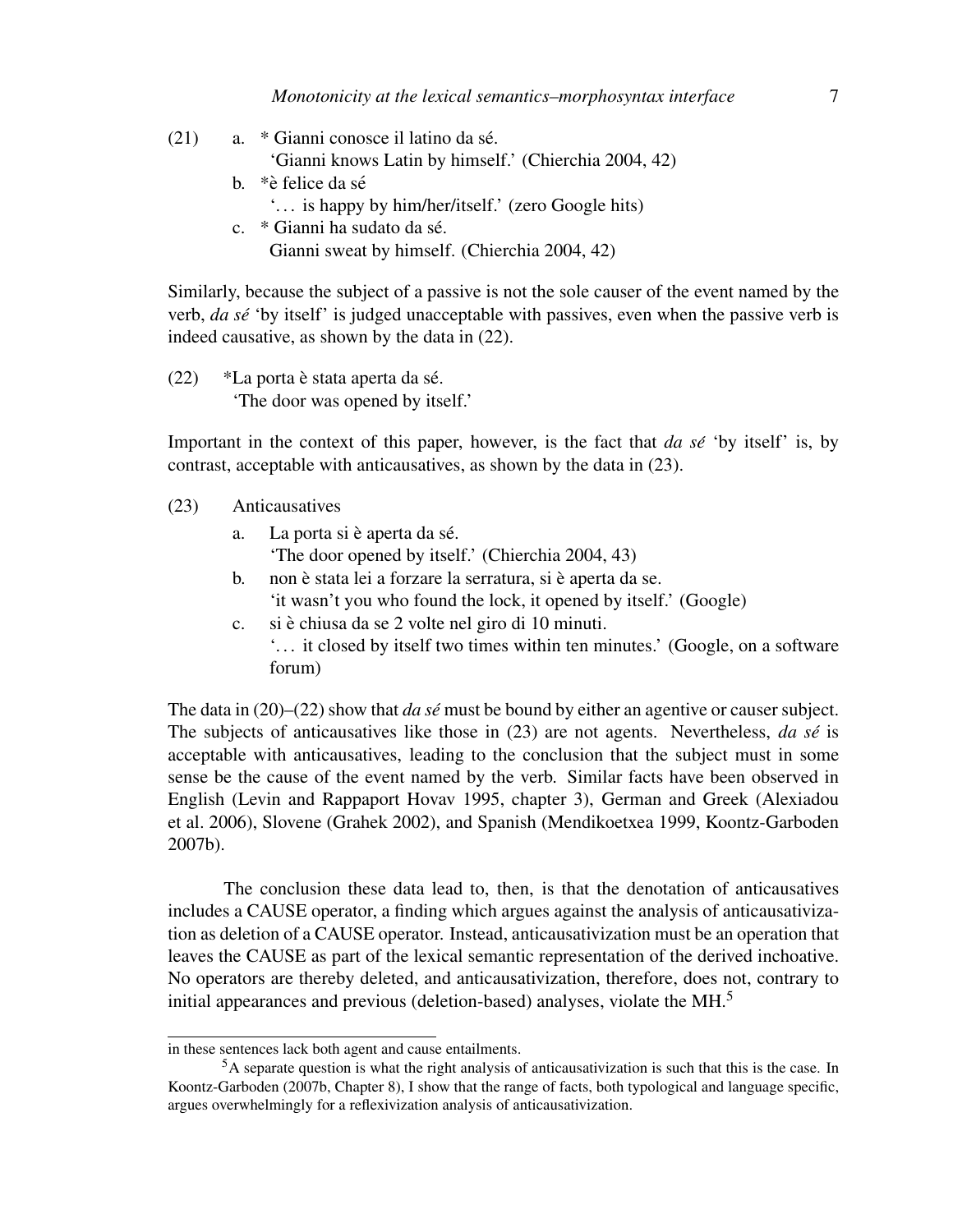# 4.2 Negation in Spanish

Another argument for a CAUSE in the representation of derived inchoatives, which has not previously appeared in the literature, comes from negation with derived inchoatives, as I illustrate in this section with data from Spanish. The observation is that negation of sentences with derived inchoatives is often ambiguous in a way that suggests that they can't name simple BECOME-type events, but must have a more highly-articulated lexical semantic representation with a CAUSE operator.

The empirical observation is illustrated by the two contexts in  $(24)$  and  $(25)$ .<sup>6</sup> In the context in (24), in negating the derived inchoative, the son is denying that the glass entered into a state of brokenness.

(24) Father:  $\lambda$  Se rompió el vaso? 'Did the glass break?' Son: No, no se rompió el vaso. 'No, the glass did not break.'  $\rightarrow$  The glass did not break.

By contrast, the same phrase in the contrasting context in (25) has a completely different meaning—in negating the derived inchoative in (25), the father is not denying that the vase entered into a state of brokenness. Instead, in (25), the father is denying that the vase was the cause of its own entering into a state of brokenness. Indeed, in the context in (25), the vase *does* enter into a state of brokenness, despite the fact that the verb naming the COS event is negated.

 $(25)$  Father: *i*, Que pasó, hijo? 'What happened, child?' Son: El vaso se rompió. 'The glass broke.' Father: No se rompió sino que tú lo rompiste! 'The glass didn't *break*—you broke it!'  $\rightarrow$  The glass broke.

The same state of affairs holds in the naturally occurring example in (26), where the writer does not deny that the computer was non-functional, but instead denies that the computer was the cause of its entering into a state of non-functionality.

(26) es.charla.moteros, Nov. 4, 2003, posted by "Wanchuzri" > menos mal que la wanchu no puede leer esto . . . 'less bad that Wanchu(zri) can't read this . . . ' > el otro dia se le rompio el ordenador . . . :-/ ´ 'the other day her computer broke on her . . . ' Oye, niñato, que ya si te leo y el ordenador **no se rompió** sino que me lo rompiste

<sup>&</sup>lt;sup>6</sup>Cf. data from English discussed by (Wierzbicka 1980, 172).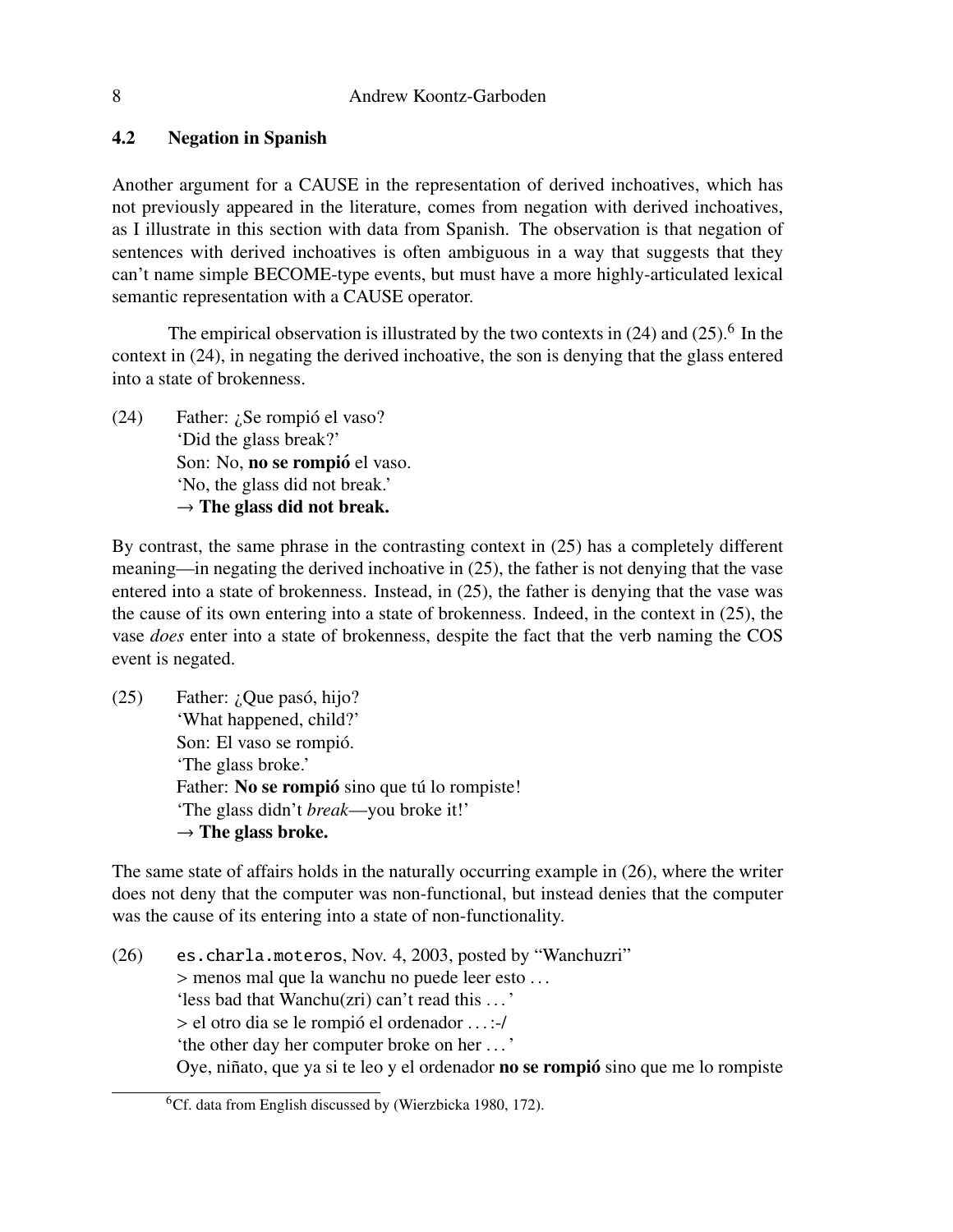### TU!

'Listen, Niñato, now I do read your message, and the computer didn't *break*, but rather you broke it on me!'

 $\rightarrow$  The computer broke.

What is going on with sentences such as (24), on the one hand, and those in (25) and (26) on the other, is that there are two very different interpretations of derived inchoatives under negation—one in which it is denied that a COS event was undergone, and another in which something else is denied, namely that the undergoer of the change into the state was also the cause of the COS event.<sup>7</sup> On this second interpretation, crucially, it is not denied that a COS event was undergone; indeed, a COS event *can* have been undergone, as made explicit by the data in  $(25)$  and  $(26)$ .<sup>8</sup>

The contrast between the two interpretations can be seen more clearly by considering the formal representation assigned to sentences with derived inchoatives like (25) and (26) on the reflexivization analysis of anticausativization developed in Koontz-Garboden (2007b, Chapter 8). This is laid out in (27).

(i) No se rompió el vaso. 'The glass did not break.'  $\rightarrow$ The glass did not break.

This contrasts with the most natural interpretation for (ii), in which it is not denied that the glass broke—on the contrary, the glass *did* break, but it is denied that the glass was the cause of the change into the state.

 $(ii)$  No se rompió el vaso por sí solo. 'The glass did not break by itself.'  $\rightarrow$ The glass broke.

Crucially, as shown in Koontz-Garboden (2007b, Chapter 8), Spanish *por s´ı solo* 'by itself' (and the Italian counterpart *da se´* 'by itself') is not responsible for adding causative semantics to the sentence. Instead, these must come from the meaning of the derived inchoative.

<sup>8</sup>Precisely the same behavior is observed in Italian, as illustrated by the naturally occurring data in (i) (due to Beth Levin).

(i) la diatriba l'hai aperta tu, non si e aperta sola, attacando per un tuo infantile capriccio chi non aveva rivolto nemmeno un piccolo accenno alla tua Peloro Truffa you opened (started) the diatribe; it didn't start by itself ... http://www.ngmail.it/forum.nsf/(\$Messaggi)/ F619A60E976C1C8DC125713F003E3BF0?OpenDocument

Again, the observation is that despite the fact that the derived inchoative *si e aperta* is negated in (i), it is not denied that the diatribe began. What is denied is instead that the diatribe began on its own, the claim being instead, that somebody else started it.

<sup>&</sup>lt;sup>7</sup>In addition to the somewhat marked contexts laid out in  $(25)$  and  $(26)$ , more neutral contexts can also be found in which the same kind of observation can be made, with the same consequences for the nature of the lexical semantic representation of derived inchoatives. This is illustrated by the data in (i) and (ii). In the absence of any intonational marking, the most natural interpretation of (i) is one in which it is denied that the glass underwent a change into a state of brokenness.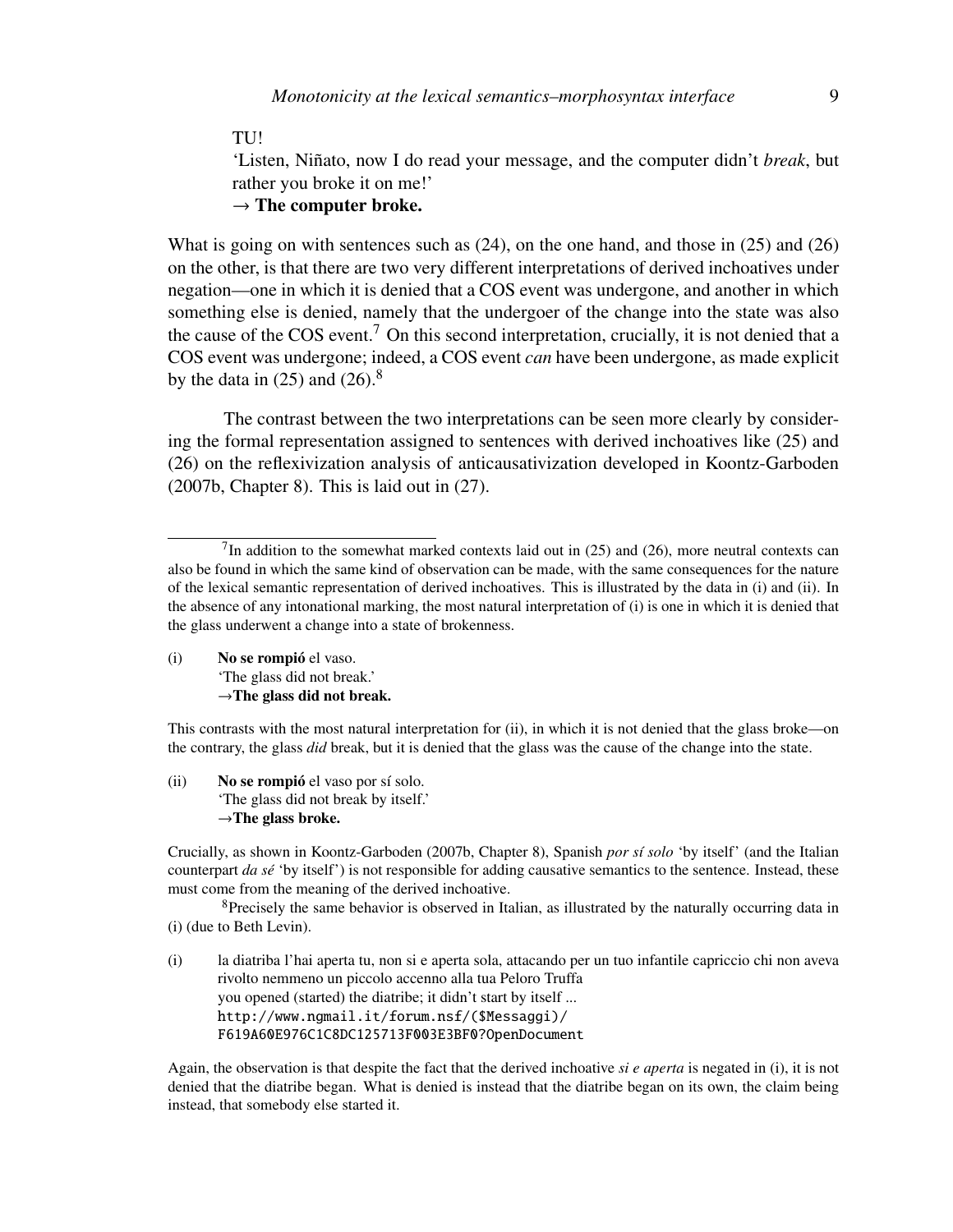10 Andrew Koontz-Garboden

(27) ¬∃*v*∃*s*∃*e*[*CAUS E*(v,e) ∧ *EFFECTOR*(v,x) ∧ *BECOME*(e,s) ∧ *T HEME*(s,x) ∧ *not-whole*(s) ]]

What (27) says is that there does not exist an eventuality  $\nu$  that caused a change event  $e$  into a state *s* in which *x* was both the undergoer of the change event and the effector participant in the causing eventuality *v*. <sup>9</sup> Now, consider the kinds of situations that satisfy this logical representation. First, note that (27) is consistent with a situation in which there exists no COS event *e* or stative eventuality *s*, since if these do not exist there can exist no eventuality *v* that caused the change *e* into the state *s*, since these do not exist. Additionally, however, (27) is also consistent with a situation in which there *does* exist a change *e* into a specified state *s*. More specifically, (27) would be satisfied by a situation in which the change *e* into the state *s* exists, but in which there exists no eventuality *v* with an EFFECTOR participant *x* that is also the THEME of the change *e*. This is precisely what happens in (26).

The important point in the context of the MH is that a theory on which derived inchoatives lack a CAUSE operator cannot capture these facts, since negation of a derived inchoative will always entail the non-existence of the specified COS event. To see this more clearly, consider the representation of the same negated sentences with derived inchoatives on a theory in which the CAUSE is absent from the lexical representation of the derived inchoative. Such a representation is given in (28).

(28) ¬∃*e*∃*s*[*BECOME*(e,s) ∧ *T HEME*(s,x)∧ *not-whole*(s)]]

The representation in (28) will be satisfied only in a situation in which there does not exist a change event *e* into a state *s*. But, as shown by the data in (25) and (26), this is not universally the case for sentences with negated derived inchoatives—in certain environments, sentences with negated derived inchoatives can be used when some entity has indeed undergone a COS event. In this way, then, any analysis that has it that the representation of derived inchoatives lacks a CAUSE operator cannot capture facts like those in (25) and (26). By contrast, if there is indeed a CAUSE as part of the representation of derived inchoatives, as independently predicted by the MH, these facts are not surprising.

# 4.3 Additional arguments

In addition to the the arguments from *da se´* 'by itself' and from negation in Spanish, there are additional arguments supporting the existence of a CAUSE in the lexical semantic representation of derived which are discussed in detail in Koontz-Garboden (2007b, Chapter 8). First, certain adverbs like the Italian *violentemente* 'violently' seem to require the presence of a CAUSE in the lexical semantic representation of the verbs that they modify (Centineo 1995). Similar observations have been made for certain adverbial modifiers in Greek (Alexiadou and Anagnostopoulou 2004, 131) and Spanish (Mendikoetxea 1999). Another argument comes from obliques that overtly specify the participant in the causing subevent of a verb's lexical semantic representation. In Greek, while intransitives with a covert CAUSE can take such an oblique, this is not true for intransitive verbs lacking a

 $9$ The notion of EFFECTOR I have in mind is that of Van Valin and Wilkins (1996).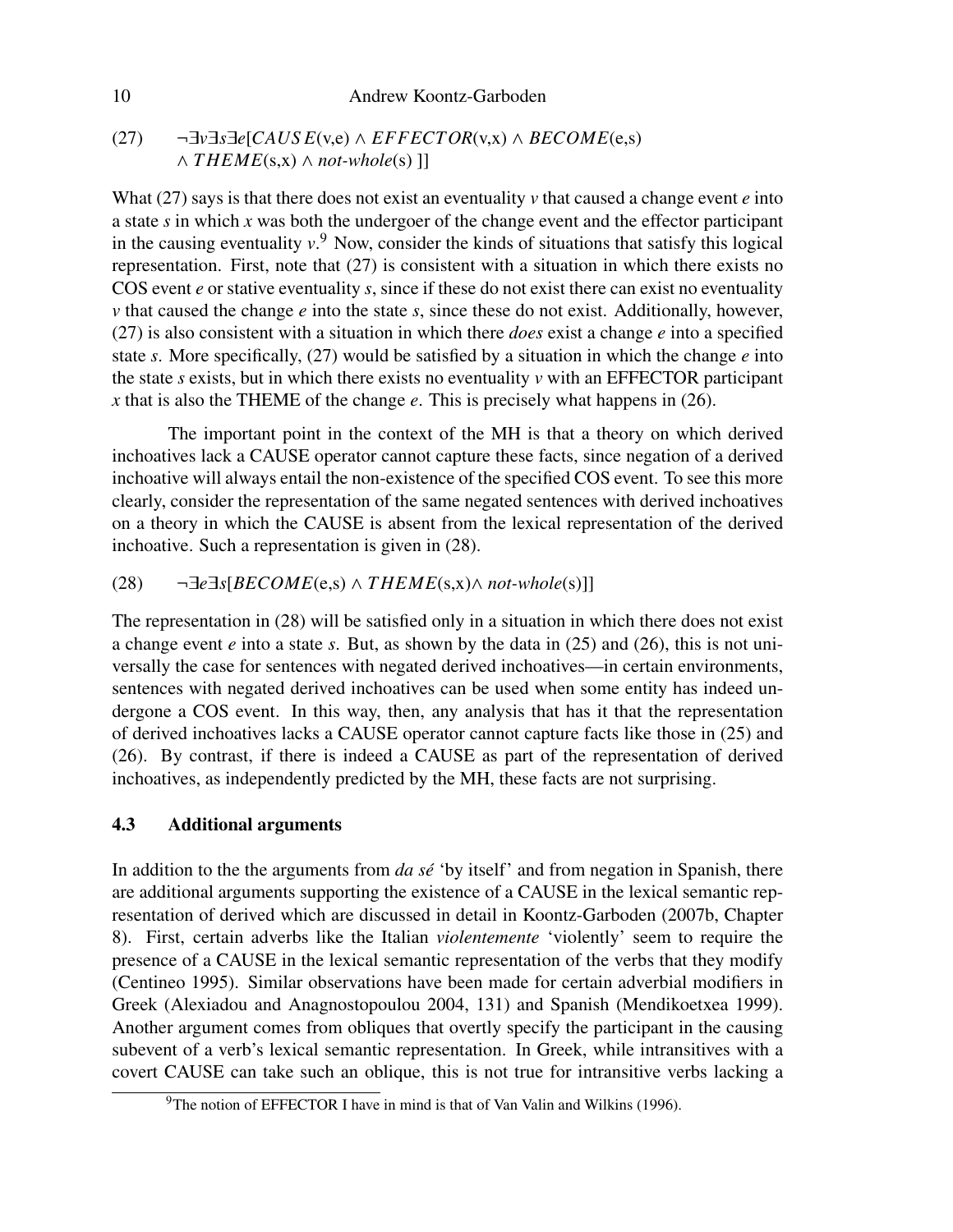CAUSE (Alexiadou et al. 2006, Koontz-Garboden 2007b). Another argument comes from what in Albanian and other languages has been called the "feel like" construction (Kallulli 2006a,b,c, Marušič and Žaucer 2005). Kallulli (2006a,b,c) shows that this construction has an "unintentional cause" reading only with intransitive verbs that have a covert CAUSE operator, among them derived inchoatives. Ultimately these diagnostics, in addition to the ones discussed above, all support the claim that there is a CAUSE in the lexical semantic representation of derived inchoatives, a finding consistent with the predictions of the MH.

# 5. Concluding remarks

The point of departure for the preceding discussion was the question of what, from a lexical semantic perspective, word formation operations do, do not do, and why. I asserted the Monotonicity Hypothesis, as laid out in (29), as one constraint.

### (29) The Monotonicity Hypothesis (MH)

Word formation operations do not remove operators from lexical semantic representations.

I went on to investigate the derivational relationship of words naming states to words naming changes of state to determine the extent to which the predictions of the MH are borne out, at least in that empirical domain. The data surveyed suggest that word formation operations are indeed constrained by the MH in that the two strong predictions of the MH are borne out. Specifically, I showed that words naming property concept states are never derived from words naming changes of state and that anticausative derivations, although they are widely attested, do not delete a CAUSE operator.

The MH makes many more predictions about direction of derivation, not only within the domain of states and changes of state but beyond (Koontz-Garboden 2007b, Chapter 9). In light of the common assumption across a wide range of theories of the MH, it seems important that additional crosslinguistic work be undertaken to examine these predictions. Additionally, further work is needed to clarify the formal nature of the MH. It seems likely that it needn't be separately stipulated, but that it follows from higher-level principles of grammar, for example from the Principal of Compositionality (see Dowty 2006 and Koontz-Garboden 2007b, Chapters 2,10 for relevant preliminary discussion) or from Chomsky's (2005) "no-tampering" condition, on a non-lexicalist theory of syntax .

#### References

Alexiadou, Artemis, and Elena Anagnostopoulou. 2004. Voice morphology in the causative-inchoative alternation: Evidence for a non-unified structural analysis of unaccusatives. In *The unaccusativity puzzle: Explorations of the syntax-lexicon interface*, ed. Artemis Alexiadou, Elena Anagnostopoulou, and Martin Everaert, 114–136. Oxford: OUP.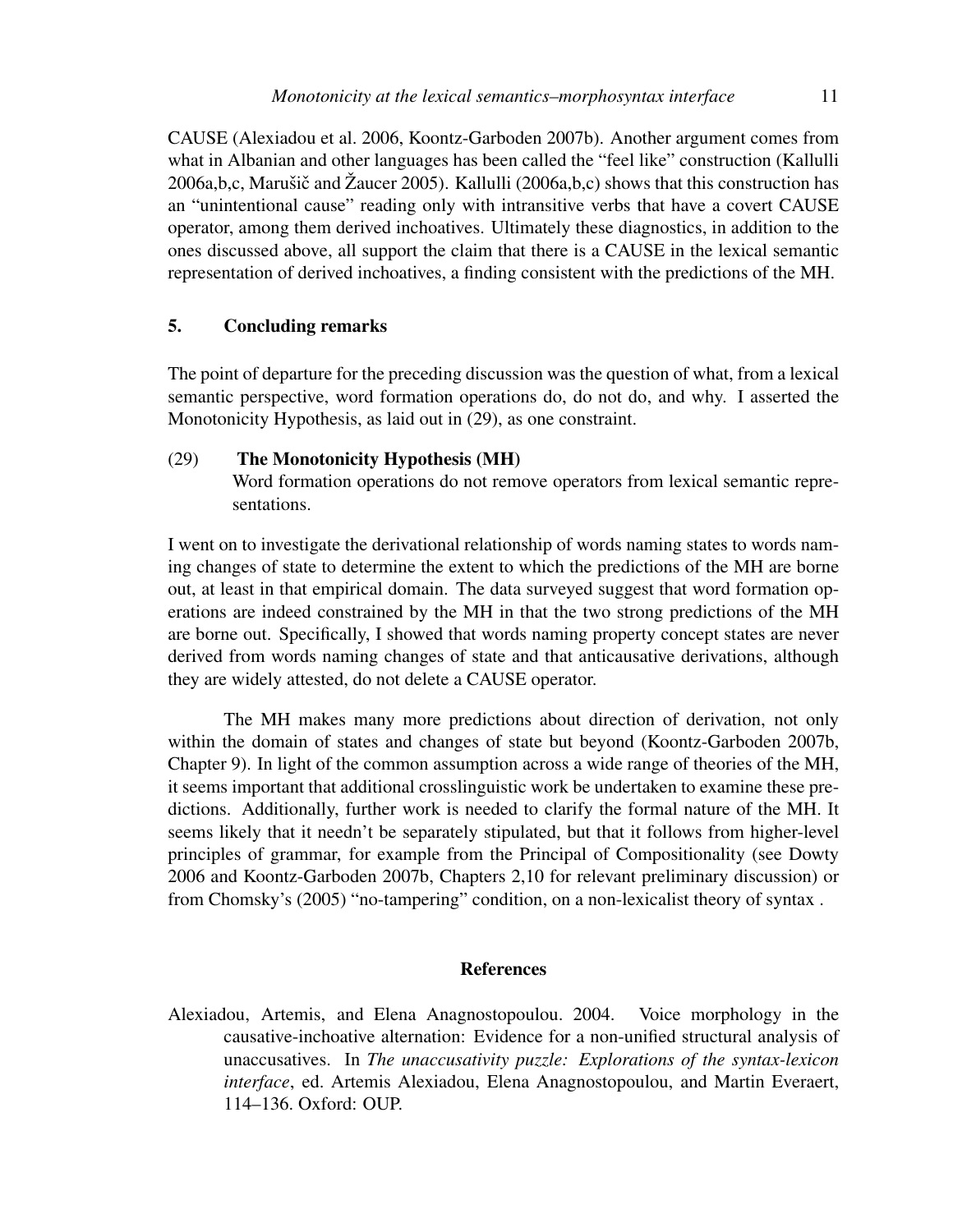- Alexiadou, Artemis, Elena Anagnostopoulou, and Florian Schafer. 2006. The properties of ¨ anti-causatives crosslinguistically. In *Phases of interpretation*, ed. Mara Frascarelli, 187–211. Berlin: Mouton de Gruyter.
- Baker, Mark C. 2003. *Lexical categories: Verbs, nouns, and adjectives*. Cambridge: CUP.
- Centineo, Giulia. 1995. The distribution of *si* in Italian transitive/inchoative pairs. In *Proceedings of Semantics and Linguistic Theory 5*, 54–71. Ithaca, NY: Cornell Linguistics Circle.
- Chierchia, Gennaro. 2004. A semantics for unaccusatives and its syntactic consequences. In *The unaccusativity puzzle*, ed. Artemis Alexiadou, Elena Anagnostopoulou, and Martin Everaert, 22–59. Oxford: OUP.
- Chomsky, Noam. 2005. Three factors in language design. *Linguistic Inquiry* 36:1–22.
- Cole, Peter. 1982. *Imbabura Quechua*. Amsterdam: North Holland.
- Croft, William. 1990. Possible verbs and the structure of events. In *Meanings and prototypes*, ed. Savas L. Tsohatzidis, 48–73. London: Routledge.
- Cusihuaman, Antonio. 1976. *Gramática Quechua: Cuzco-Collao*. Lima, Perú: Ministerio de Educación, Instituto de Estudios Peruanos.
- Dixon, R.M.W. 1982. *Where have all the adjectives gone?: And other essays in semantics and syntax*. The Hague: Mouton.
- Dowty, David. 1979. *Word meaning and Montague grammar*. Dordrecht: D. Reidel.
- Dowty, David. 2006. Compositionality as an empirical problem. To appear in Papers from the Brown University Conference on Direct Compositionality, ed. by Chris Barker and Pauline Jacobson. Oxford: Blackwell.
- Foley, William A., and Robert D. Van Valin. 1984. *Functional syntax and universal grammar*. Cambridge: CUP.
- Folli, Raffaella. 2001. Constructing telicity in English and Italian. Doctoral Dissertation, University of Oxford, Oxford.
- Grahek, Sabina. 2002. Alternating unaccusative verbs in Slovene. In *Leeds working papers in linguistics and phonetics*, ed. Diane Nelson, volume 9, 57–72. Leeds, U.K.: University of Leeds, School of Modern Languages and Cultures: Linguistics and Phonetics. http://www.leeds.ac.uk/linguistics/WPL/WPL9.html.
- Grimshaw, Jane. 1982. On the lexical representation of Romance reflexive clitics. In *The mental representation of grammatical relations*, ed. Joan Bresnan, 87–148. Cambridge, MA: MIT Press.
- Hale, Kenneth L., and Samuel Jay Keyser. 1998. The basic elements of argument structure. In *Papers from the UPenn/MIT roundtable on argument structure and aspect*, volume 32, 73–118. MITWPL.
- Hale, Kenneth L., and Samuel Jay Keyser. 2002. *Prolegomenon to a theory of argument structure*. Cambridge, MA: MIT Press.
- Härtl, Holden. 2003. Conceptual and grammatical characteristics of argument alternations: The case of decausative verbs. *Linguistics* 41:883–916.
- Haspelmath, Martin. 1987. Transitivity alternations of the anticausative type. Institut für Sprachwissenschaft, Universität zu Köln.
- Haspelmath, Martin. 1990. The grammaticization of passive morphology. *Studies in Language* 14:25–72.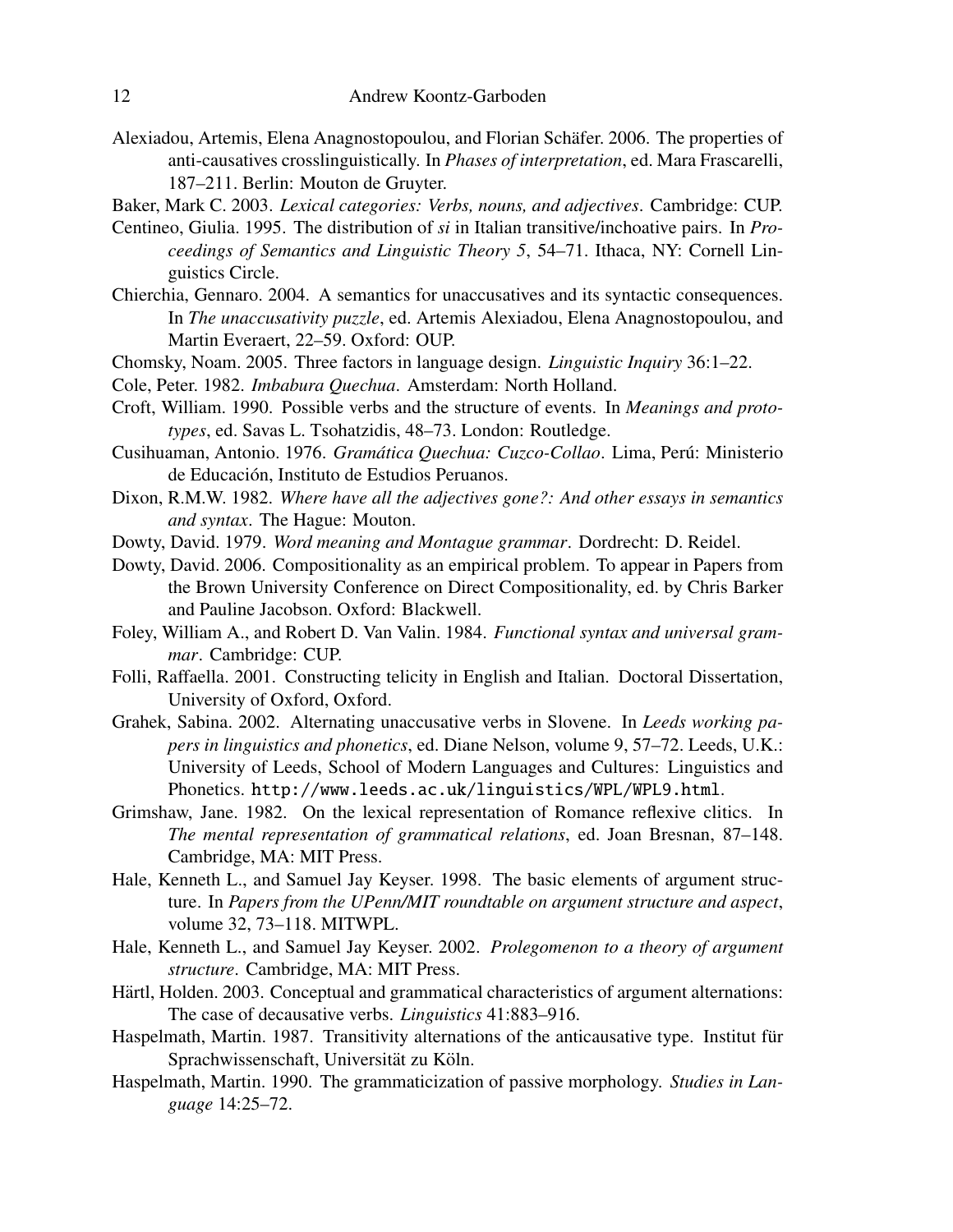- Haspelmath, Martin. 1993. More on the typology of inchoative/causative verb alternations. In *Causatives and transitivity*, ed. Bernard Comrie and Maria Polinsky, 87–120. Amsterdam: John Benjamins.
- Jackson, Eric M. 2005. Resultatives, derived statives, and lexical semantic structure. Doctoral Dissertation, UCLA, Los Angeles, CA.
- Kallulli, Dalina. 2006a. On unaccusative morphology and argument realization. University of Vienna.
- Kallulli, Dalina. 2006b. Rethinking the passive/anticausative distinction. University of Vienna.
- Kallulli, Dalina. 2006c. Unaccusatives with dative causers and experiencers: A unified account. In *Datives and other cases: Between argument structure and event structure*, ed. Daniel Hole, André Meinunger, and Werner Abraham, 271–301. Amsterdam: John Benjamins.
- Kiparsky, Paul. 1982. Word-formation and the lexicon. In *Proceedings of the 1982 Mid-America Linguistic Conference*, ed. F. Ingeman, 3–29.
- Koontz-Garboden, Andrew. 2005. On the typology of state/change of state alternations. *Yearbook of Morphology* 2005:83–117.
- Koontz-Garboden, Andrew. 2006. The states in changes of state. In press Proceedings of the 32nd annual meeting of the Berkeley Linguistics Society.
- Koontz-Garboden, Andrew. 2007a. Aspectual coercion and the typology of change of state predicates. *Journal of Linguistics* 43. In press.
- Koontz-Garboden, Andrew. 2007b. States, changes of state, and the Monotonicity Hypothesis. Doctoral Dissertation, Stanford University, Stanford, CA.
- Koontz-Garboden, Andrew, and Beth Levin. 2005. The morphological typology of change of state event encoding. In *Online proceedings of the Fourth Mediterranean Morphology Meeting (MMM4) Catania, 21-23 September 2003*, ed. Geert Booij, Emiliano Guevara, Angela Ralli, Salvatore Sgroi, and Sergio Scalise, 185–194. Università degli Studi di Bologna. http://morbo.lingue.unibo.it/mmm/mmm4-proceedings.php.
- Kratzer, Angelika. 2000. Building statives. In *Proceedings of the 26th Meeting of the Berkeley Linguistics Society*, 385–399. Berkeley, CA: Berkeley Linguistics Society.
- Kuryłowicz, Jerzy. 1964. *The inflectional categories of Indo-European*. Heidelberg: Carl Winter.
- Lakoff, George. 1965. On the nature of syntactic irregularity. Doctoral Dissertation, Indiana University, Bloomington, IN.
- Levin, Beth. 2001. Externally and internally caused eventualities. Handout of Ling. 232A Class Lecture, Stanford University.
- Levin, Beth, and Malka Rappaport Hovav. 1995. *Unaccusativity: At the syntax-lexical semantics interface*. Cambridge, MA: MIT Press.
- Levin, Beth, and Malka Rappaport Hovav. 1998. Morphology and lexical semantics. In *Handbook of morphology*, ed. Arnold Zwicky and Andrew Spencer, 248–271. Oxford: Blackwell.
- Lieber, Rochelle. 2004. *Morphology and lexical semantics*. Cambridge: CUP.
- Marchand, Hans. 1964. A set of criteria for the establishing of derivational relationship be-